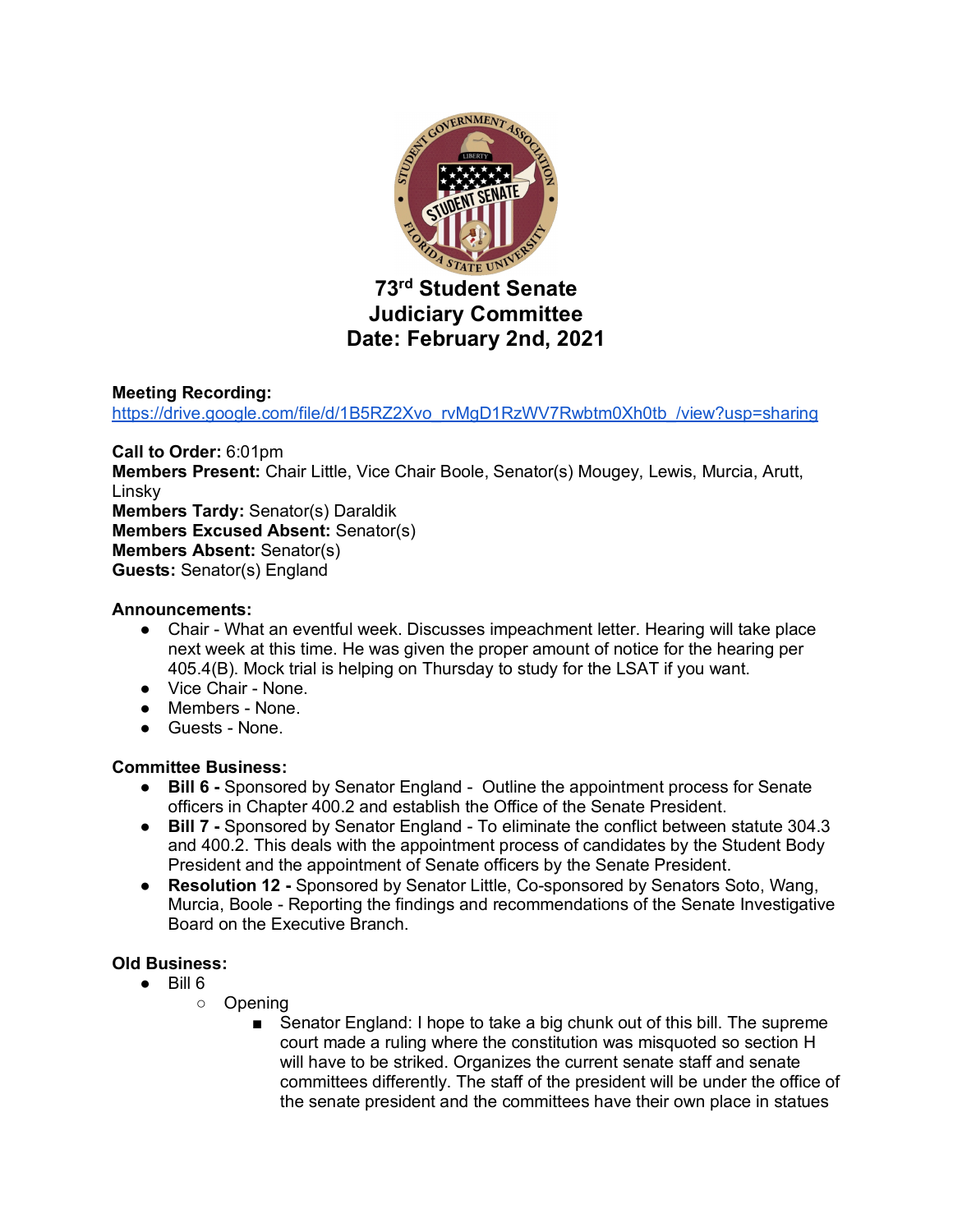- Technical, non-debatable questions
	- Linsky: is this AO-1 from the supreme court?
	- England: Yes
	- Linsky: what section of the constitution was misquoted?
	- England: I will look for it now, and get back to you.
- Roundtable
	- **Boole: Move to enter roundtable**
	- **Murcia: Seconded**
	- Gerdts: I am not surprised that the supreme court has misquoted the constitution. I like this bill but no I'm not surprised by the supreme court.
	- Linsky: I think I might have found where the constitution was quoted.
	- England: **point of clarification** Article V, Section 7B one word was misquoted and it changes it by not allowing section H in the bill. So we will be striking that.
	- Linsky: I want to defend law students but they have really failed lately. There is a lot of tension between the court and the current administration.
	- **Boole: I move to amend by striking Subsection H**
	- **Arutt: seconded**
	- Little: Ok does the sponsor find it friendly?
	- England: Yes
	- Little: Ok, it is adopted.
	- **Linsky: I move to call the question**
	- **Lewis: Seconded**
	- Little: Ok, senator England
- Closing
	- England: Thank you
- Vote
	- Y(**Mougey, Lewis, Gerdts, Arutt, Linsky**) N(**Daraladik**) A(**Boole**)
- $\bullet$  Bill 7
- England: Withdrawn

# **Little yields the chairship to Senator Gerdts**

## **New Business:**

- Resolution 12
	- Opening
		- Little: This is a long resolution but very important. This resolution is based upon the findings of the investigative board in relation to the application process for sga positions. I won't go into the nitty gritty but I am happy to answer any questions.
		- Technical, non-debatable questions
			- Linsky: Was this all linked to the most recent supreme court decision.
			- Little: Yes, it did come out in the investigative board
			- Linsky: who all was on the Investigative board?
			- Little: all co sponsors, elizabeth shubo, and former senator Griffin
		- Pro/Con
			- **Lewis: motion to enter Pro/con**
			- **Linsky: Seconded**
			- Linsky: I was unanimously voted, How unanimous was it? Was this really the will of the senate?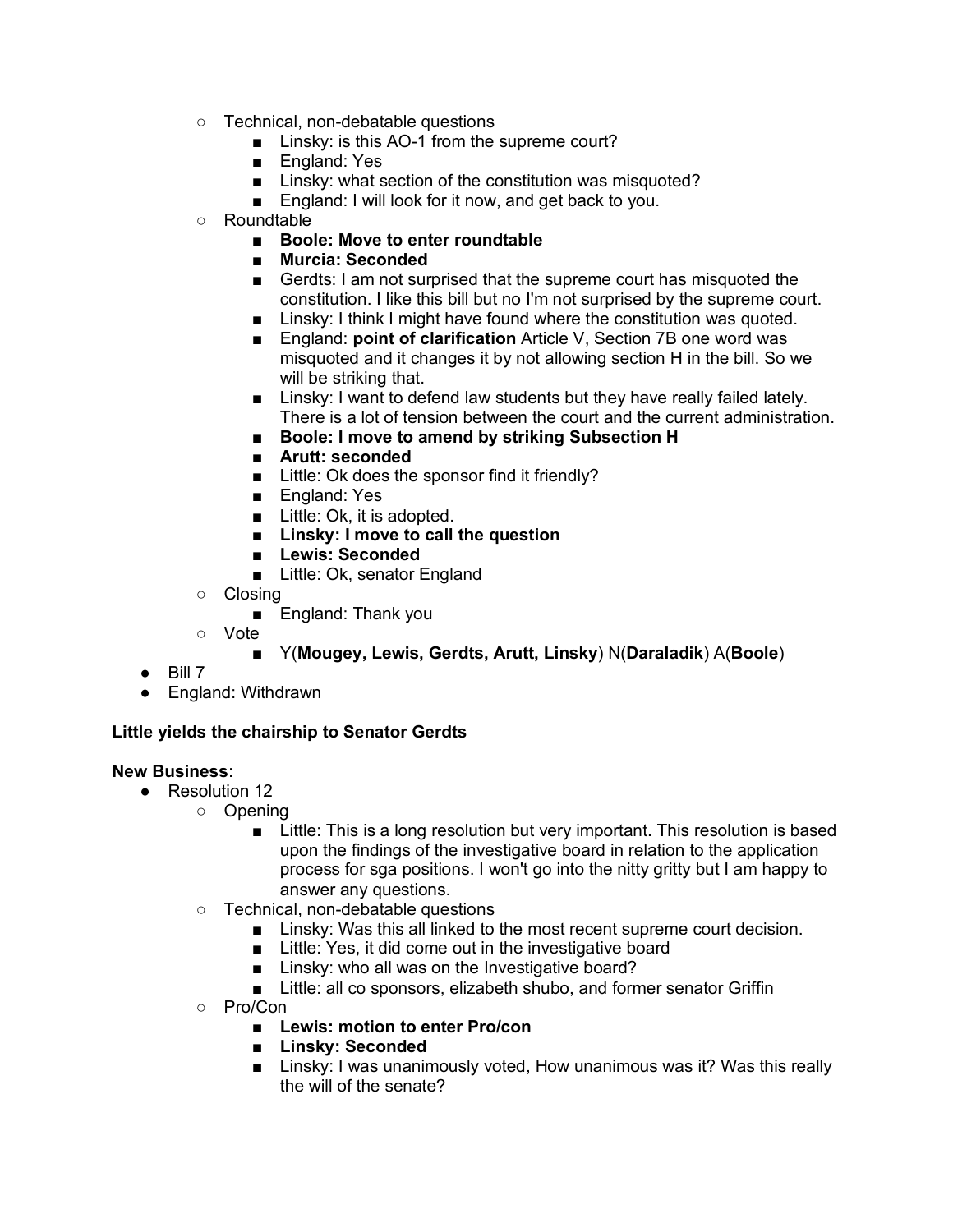- Little: The first vote to establish the investigative board was unanimous by the judiciary committee; the second vote was done in rules and calendar I was not present but all I know is that it was unanimous.
- Pro:
	- Linsky: I don't see why not to pass this. I think the people should know
- Con:
	- None.
- **Linsky:Motion to call the question**
- **Lewis: Seconded**
- Closing
	- Little: Thank you for your questions. We've worked for months on this and it means a lot to many senators and students. It will help prevent this
	- Boole: I came in at the tail end of the investigative board but I got to know Chair little and Former chair Griffin and I know that they are good stand up people
- Vote

## ■ Y(**Little, Linsky, Lewis, Arutt, Boole**) N(**Mougey**) A()

**Unfinished Business:** None

## **Gerdts: Motion to enter legislative round table Linsky: seconded**

## **Committee Legislative Round Table:**

Little: Talks about impeachment process and current impeachment process Mougey: Question about how defense of the accused is decided Little: explains in depth about how it all works Mougey: If people show up with evidence how does that all work Little: It would work similar to a normal senate meeting Linsky: I would like to see the investigative board is available to levin and us Little: I believe it is still on the SGA website If you have any trouble let me know I'll post the link in the groupme six charges and the hearing will be one charge at a time. Mougey: We are voting to bring these charges as a new investigation? Linsky: No, this a statutory procedure Little: Explains further Boole: Just so you guys know for timeline it will be tuesday and then Wednesday for the proceedings Gerdts: There is no line Linsky: That sucks put that in the minutes Gerdts: you have to remember that we are playing pretend politics Linsky: worried about judiciary turning into a circus Little: Goes on to describe how we will prevent Linsky: My recommendation is that we treat everyone with respect so that it doesn't turn into a circus. Little: I have no intention of having this turn into a circus Daraldik: Are we operating as a jury? Little: Yes